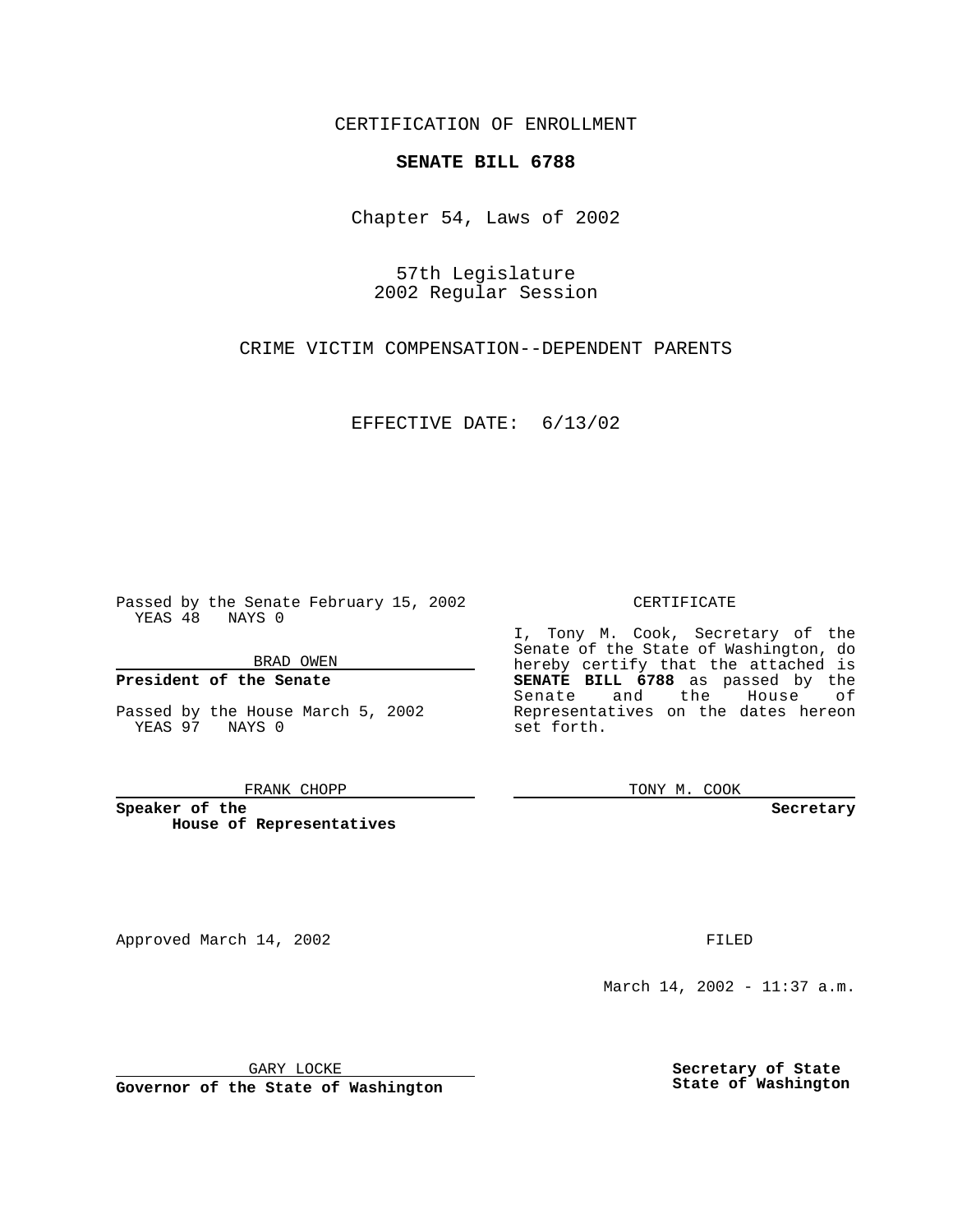# **SENATE BILL 6788** \_\_\_\_\_\_\_\_\_\_\_\_\_\_\_\_\_\_\_\_\_\_\_\_\_\_\_\_\_\_\_\_\_\_\_\_\_\_\_\_\_\_\_\_\_\_\_

Passed Legislature - 2002 Regular Session

**State of Washington 57th Legislature 2002 Regular Session**

**By** Senators Costa and Hargrove

Read first time 02/05/2002. Referred to Committee on Judiciary.

 AN ACT Relating to benefits for dependent parents of homicide victims; and amending RCW 7.68.070.

BE IT ENACTED BY THE LEGISLATURE OF THE STATE OF WASHINGTON:

 **Sec. 1.** RCW 7.68.070 and 1996 c 122 s 5 are each amended to read as follows:

 The right to benefits under this chapter and the amount thereof will be governed insofar as is applicable by the provisions contained in chapter 51.32 RCW except as provided in this section:

 (1) The provisions contained in RCW 51.32.015, 51.32.030, 51.32.072, 51.32.073, 51.32.180, 51.32.190, and 51.32.200 are not applicable to this chapter.

 (2) Each victim injured as a result of a criminal act, including criminal acts committed between July 1, 1981, and January 1, 1983, or the victim's family or dependents in case of death of the victim, are entitled to benefits in accordance with this chapter, subject to the limitations under RCW 7.68.015. The rights, duties, responsibilities, limitations, and procedures applicable to a worker as contained in RCW 51.32.010 are applicable to this chapter.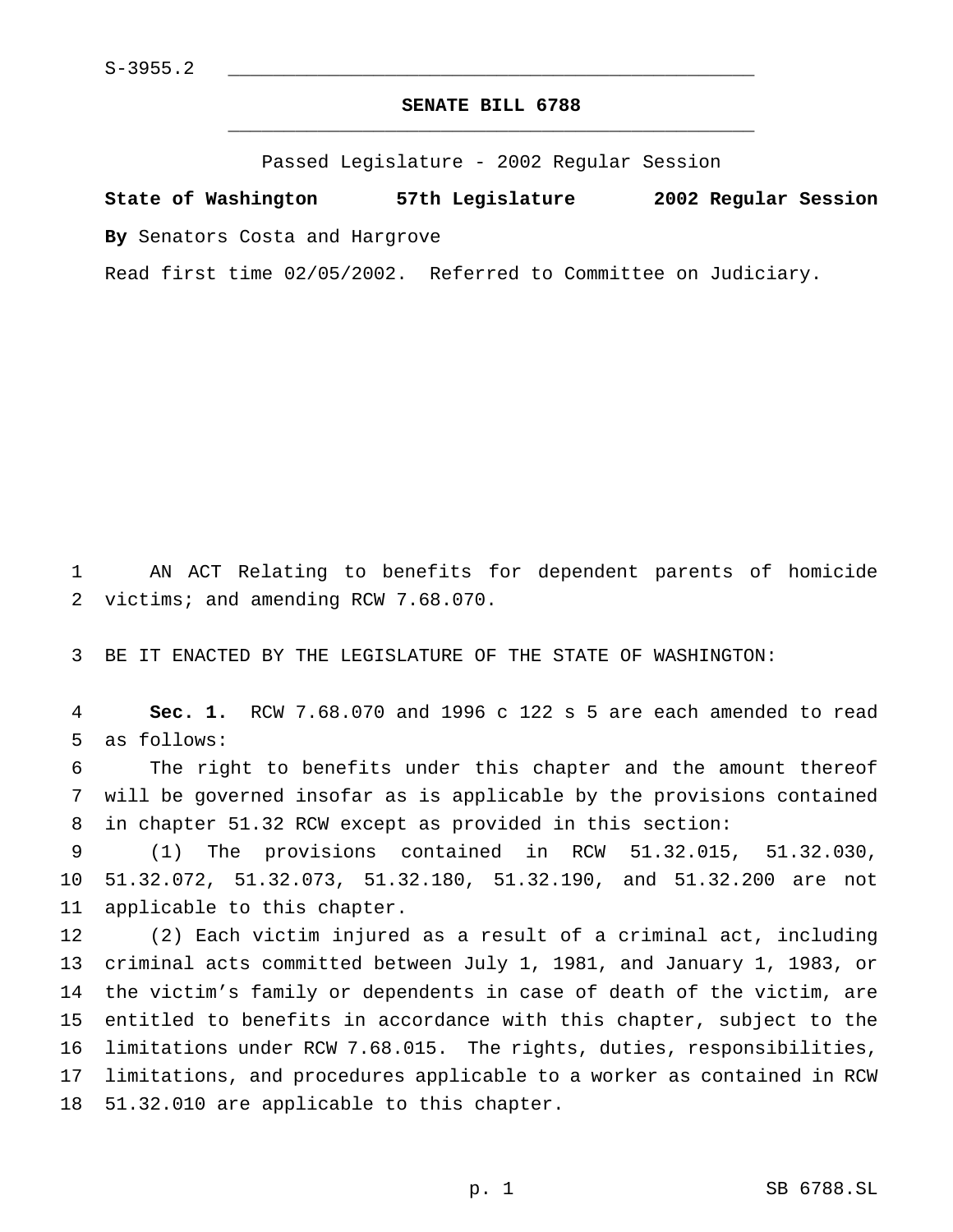(3) The limitations contained in RCW 51.32.020 are applicable to claims under this chapter. In addition thereto, no person or spouse, child, or dependent of such person is entitled to benefits under this chapter when the injury for which benefits are sought, was:

 (a) The result of consent, provocation, or incitement by the victim, unless an injury resulting from a criminal act caused the death of the victim;

 (b) Sustained while the crime victim was engaged in the attempt to commit, or the commission of, a felony; or

 (c) Sustained while the victim was confined in any county or city jail, federal jail or prison or in any other federal institution, or any state correctional institution maintained and operated by the department of social and health services or the department of corrections, prior to release from lawful custody; or confined or living in any other institution maintained and operated by the department of social and health services or the department of corrections.

 (4) The benefits established upon the death of a worker and contained in RCW 51.32.050 shall be the benefits obtainable under this chapter and provisions relating to payment contained in that section shall equally apply under this chapter: PROVIDED, That benefits for burial expenses shall not exceed the amount paid by the department in case of the death of a worker as provided in chapter 51.32 RCW in any claim: PROVIDED FURTHER, That if the criminal act results in the death of a victim who was not gainfully employed at the time of the criminal act, and who was not so employed for at least three consecutive months 27 of the twelve months immediately preceding the criminal act;

 (a) Benefits payable to an eligible surviving spouse, where there are no children of the victim at the time of the criminal act who have survived the victim or where such spouse has legal custody of all of his or her children, shall be limited to burial expenses and a lump sum payment of seven thousand five hundred dollars without reference to number of children, if any;

 (b) Where any such spouse has legal custody of one or more but not all of such children, then such burial expenses shall be paid, and such spouse shall receive a lump sum payment of three thousand seven hundred fifty dollars and any such child or children not in the legal custody of such spouse shall receive a lump sum of three thousand seven hundred 39 fifty dollars to be divided equally among such child or children;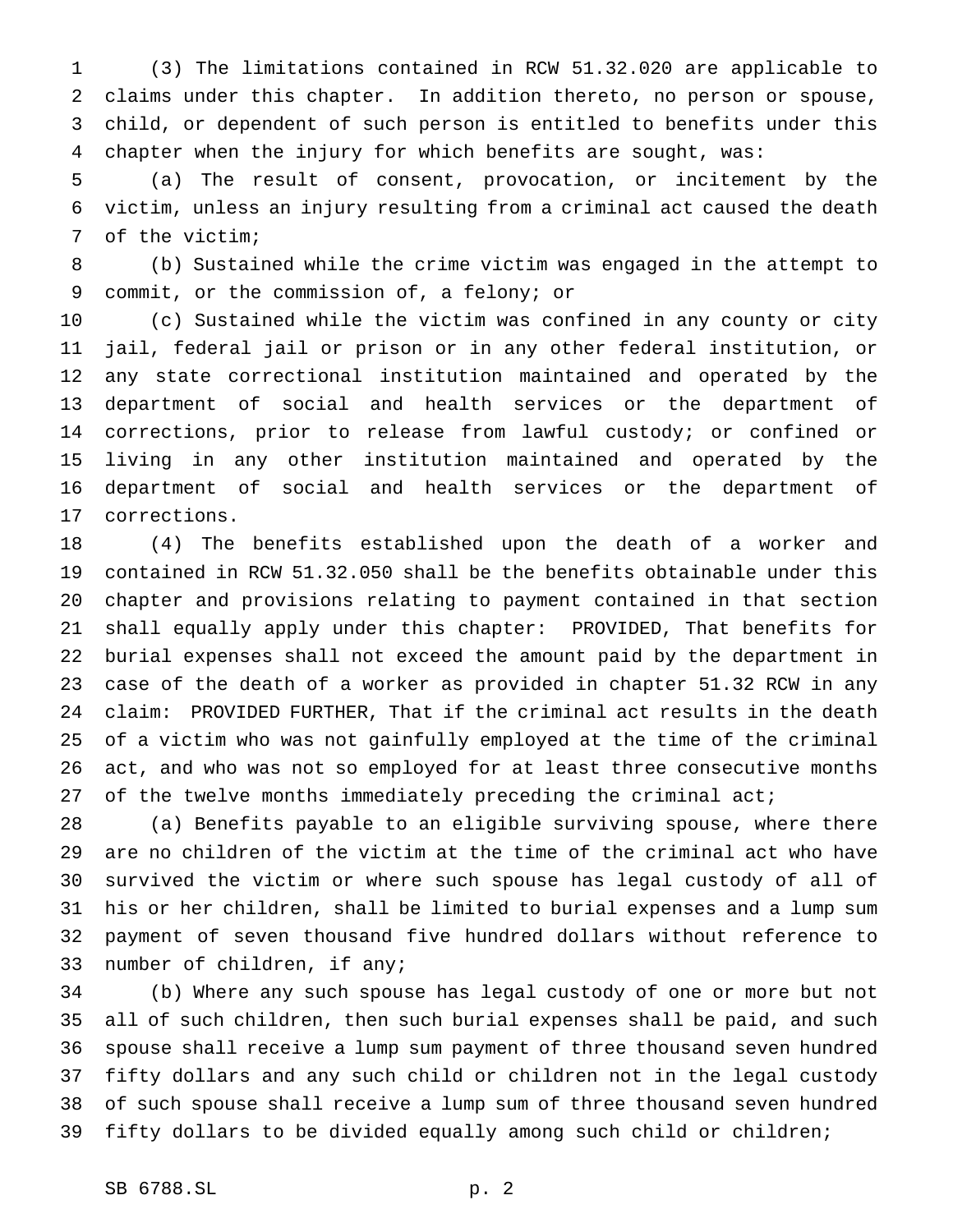(c) If any such spouse does not have legal custody of any of the children, the burial expenses shall be paid and the spouse shall receive a lump sum payment of up to three thousand seven hundred fifty dollars and any such child or children not in the legal custody of the spouse shall receive a lump sum payment of up to three thousand seven hundred fifty dollars to be divided equally among the child or children;

 (d) If no such spouse survives, then such burial expenses shall be paid, and each surviving child of the victim at the time of the criminal act shall receive a lump sum payment of three thousand seven hundred fifty dollars up to a total of two such children and where there are more than two such children the sum of seven thousand five hundred dollars shall be divided equally among such children.

 No other benefits may be paid or payable under these circumstances. (5) The benefits established in RCW 51.32.060 for permanent total disability proximately caused by the criminal act shall be the benefits obtainable under this chapter, and provisions relating to payment contained in that section apply under this chapter: PROVIDED, That if a victim becomes permanently and totally disabled as a proximate result of the criminal act and was not gainfully employed at the time of the criminal act, the victim shall receive monthly during the period of the disability the following percentages, where applicable, of the average monthly wage determined as of the date of the criminal act pursuant to RCW 51.08.018:

 (a) If married at the time of the criminal act, twenty-nine percent of the average monthly wage.

 (b) If married with one child at the time of the criminal act, thirty-four percent of the average monthly wage.

 (c) If married with two children at the time of the criminal act, thirty-eight percent of the average monthly wage.

 (d) If married with three children at the time of the criminal act, forty-one percent of the average monthly wage.

 (e) If married with four children at the time of the criminal act, forty-four percent of the average monthly wage.

 (f) If married with five or more children at the time of the criminal act, forty-seven percent of the average monthly wage.

 (g) If unmarried at the time of the criminal act, twenty-five percent of the average monthly wage.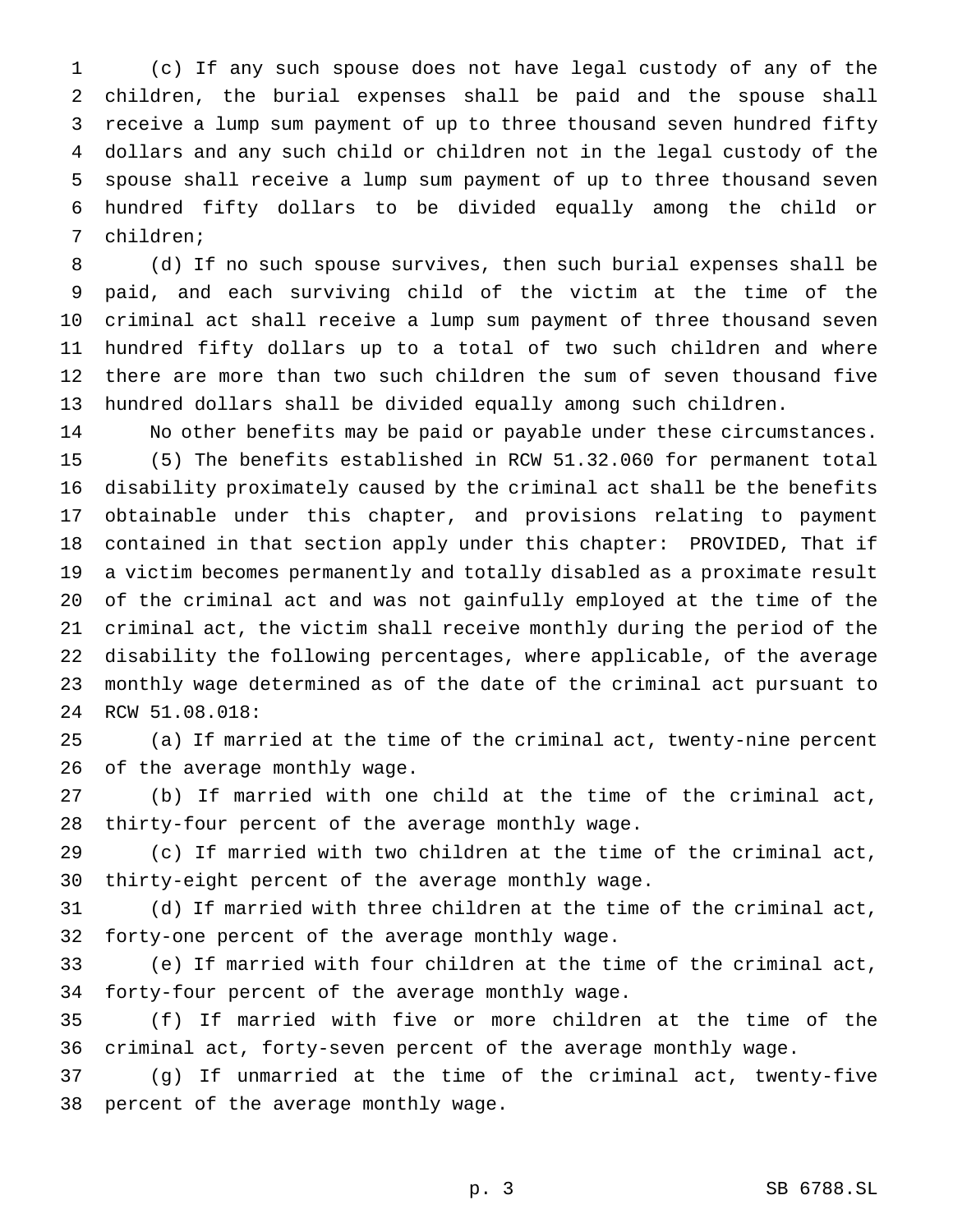(h) If unmarried with one child at the time of the criminal act, thirty percent of the average monthly wage.

 (i) If unmarried with two children at the time of the criminal act, thirty-four percent of the average monthly wage.

 (j) If unmarried with three children at the time of the criminal act, thirty-seven percent of the average monthly wage.

 (k) If unmarried with four children at the time of the criminal act, forty percent of the average monthly wage.

 (l) If unmarried with five or more children at the time of the criminal act, forty-three percent of the average monthly wage.

 (6) The benefits established in RCW 51.32.080 for permanent partial disability shall be the benefits obtainable under this chapter, and provisions relating to payment contained in that section equally apply under this chapter.

 (7) The benefits established in RCW 51.32.090 for temporary total disability shall be the benefits obtainable under this chapter, and provisions relating to payment contained in that section apply under this chapter: PROVIDED, That no person is eligible for temporary total disability benefits under this chapter if such person was not gainfully employed at the time of the criminal act, and was not so employed for at least three consecutive months of the twelve months immediately preceding the criminal act.

 (8) The benefits established in RCW 51.32.095 for continuation of benefits during vocational rehabilitation shall be benefits obtainable under this chapter, and provisions relating to payment contained in that section apply under this chapter: PROVIDED, That benefits shall not exceed five thousand dollars for any single injury.

 (9) The provisions for lump sum payment of benefits upon death or permanent total disability as contained in RCW 51.32.130 apply under this chapter.

 (10) The provisions relating to payment of benefits to, for or on behalf of workers contained in RCW 51.32.040, 51.32.055, 51.32.100, 51.32.110, 51.32.120, 51.32.135, 51.32.140, 51.32.150, 51.32.160, and 51.32.210 are applicable to payment of benefits to, for or on behalf of victims under this chapter.

 (11) No person or spouse, child, or dependent of such person is entitled to benefits under this chapter where the person making a claim for such benefits has refused to give reasonable cooperation to state or local law enforcement agencies in their efforts to apprehend and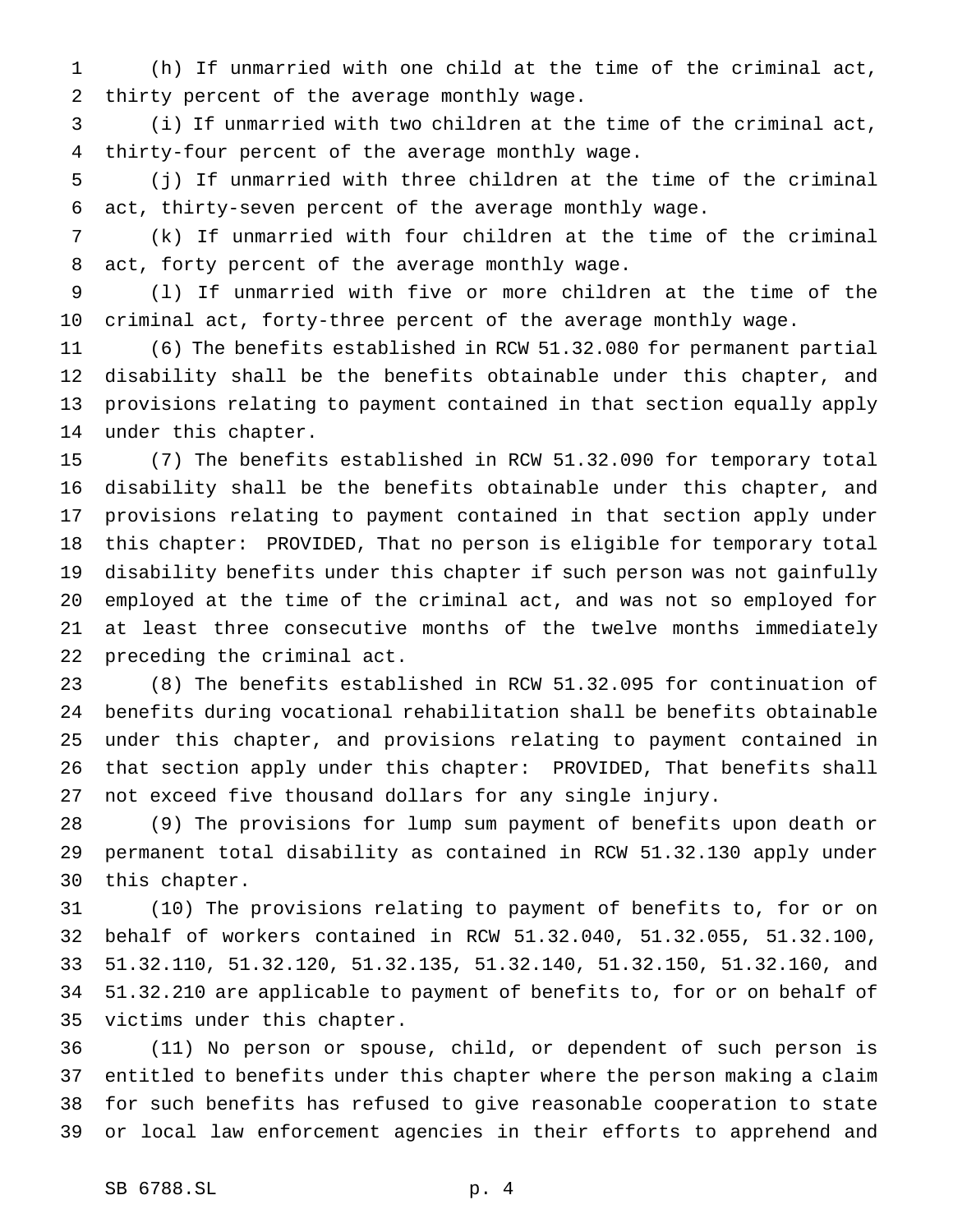convict the perpetrator(s) of the criminal act which gave rise to the claim.

 (12) In addition to other benefits provided under this chapter, victims of sexual assault are entitled to receive appropriate counseling. Fees for such counseling shall be determined by the department in accordance with RCW 51.04.030, subject to the limitations of RCW 7.68.080. Counseling services may include, if determined appropriate by the department, counseling of members of the victim's immediate family, other than the perpetrator of the assault.

 (13) Except for medical benefits authorized under RCW 7.68.080, no more than thirty thousand dollars shall be granted as a result of a single injury or death, except that benefits granted as the result of total permanent disability or death shall not exceed forty thousand dollars.

 (14) Notwithstanding other provisions of this chapter and Title 51 RCW, benefits payable for total temporary disability under subsection (7) of this section, shall be limited to fifteen thousand dollars.

 (15) Any person who is responsible for the victim's injuries, or who would otherwise be unjustly enriched as a result of the victim's injuries, shall not be a beneficiary under this chapter.

 (16) Crime victims' compensation is not available to pay for services covered under chapter 74.09 RCW or Title XIX of the federal social security act, except to the extent that the costs for such services exceed service limits established by the department of social and health services or, during the 1993-95 fiscal biennium, to the extent necessary to provide matching funds for federal medicaid reimbursement.

 (17) In addition to other benefits provided under this chapter, immediate family members of a homicide victim may receive appropriate counseling to assist in dealing with the immediate, near-term consequences of the related effects of the homicide. Fees for counseling shall be determined by the department in accordance with RCW 51.04.030, subject to the limitations of RCW 7.68.080. Payment of counseling benefits under this section may not be provided to the perpetrator of the homicide. The benefits under this subsection may be provided only with respect to homicides committed on or after July 1, 1992.

 (18) A dependent mother, father, stepmother, or stepfather, as defined in RCW 51.08.050, who is a survivor of her or his child's

p. 5 SB 6788.SL